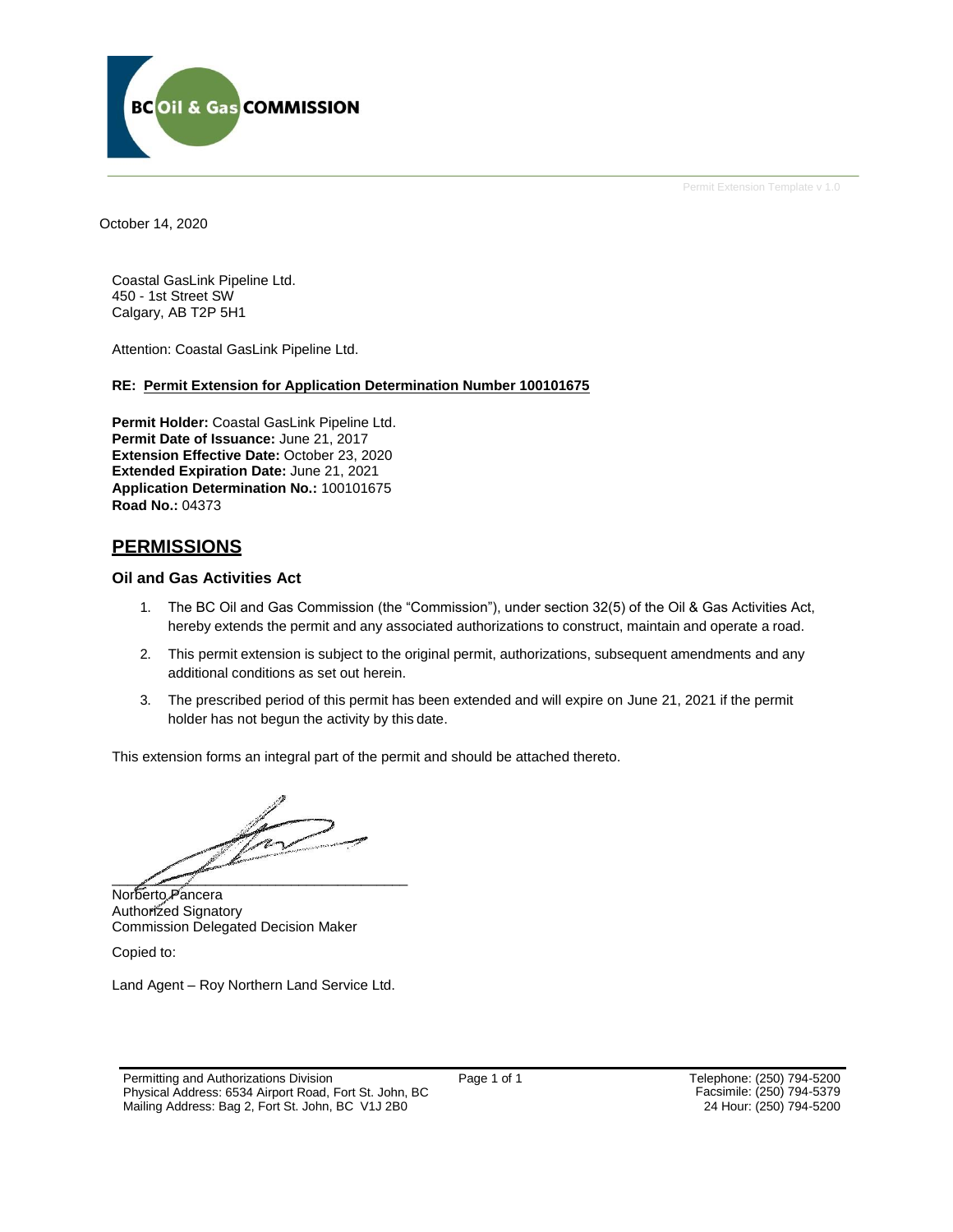

Permit Extension Template v 1.0

October 21, 2019

Coastal GasLink Pipeline Ltd. 450 - 1st Street SW Calgary, AB T2P 5H1

Attention: Coastal GasLink Pipeline Ltd.

### **RE: Permit Extension for Application Determination Number 100101675**

**Permit Holder:** Coastal GasLink Pipeline Ltd. **Permit Date of Issuance:** June 21, 2017 **Extension Effective Date:** October 21, 2019 **Extended Expiration Date:** October 23, 2020 **Application Determination No.:** 100101675 **Road No.:** 04373

## **PERMISSIONS**

### **Oil and Gas Activities Act**

- 1. The BC Oil and Gas Commission (the "Commission"), under section 32(5) of the Oil & Gas Activities Act, hereby extends the permit and any associated authorizations to construct, maintain and operate a road.
- 2. This permit extension is subject to the original permit, authorizations, subsequent amendments and any additional conditions as set out herein .
- 3. The prescribed period of this permit has been extended and will expire on October 23, 2020, if the permit holder has not begun the activity by this date.

This extension forms an integral part of the permit and should be attached thereto.

 $\frac{1}{2}$  and  $\frac{1}{2}$  and  $\frac{1}{2}$  and  $\frac{1}{2}$  and  $\frac{1}{2}$ 

Norberto Pancera Authorized Signatory Commission Delegated Decision Maker

Copied to:

Land Agent – Roy Northern Land Service Ltd. OGC, Compliance and Enforcement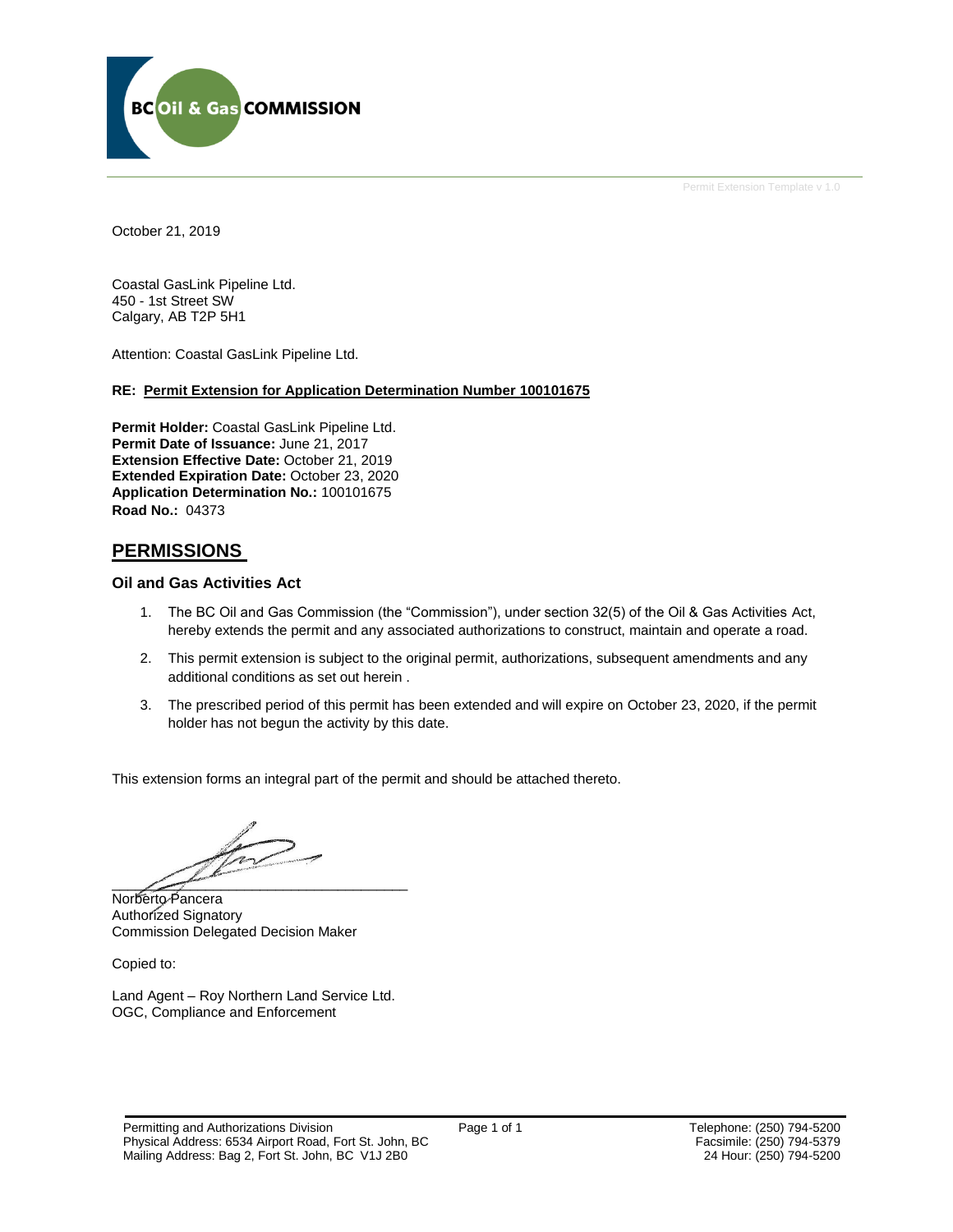

Permit Extension Template v 1.0

June 13, 2019

Coastal GasLink Pipeline Ltd. 450 - 1st Street SW Calgary, AB T2P 5H1

Attention: Coastal GasLink Pipeline Ltd.

### **RE: Permit Extension for Application Determination Number 100101675**

**Permit Holder:** Coastal GasLink Pipeline Ltd. **Permit Date of Issuance:** June 21, 2017 **Extension Effective Date:** June 21, 2019 **Extended Expiration Date:** October 23, 2019 **Application Determination No.:** 100101675 **Road No.:** 04373

### **PERMISSIONS**

#### **Oil and Gas Activities Act**

- 1. The BC Oil and Gas Commission (the "Commission"), under section 32(5) of the Oil & Gas Activities Act, hereby extends the permit and any associated authorizations to construct, maintain and operate a road.
- 2. This permit extension is subject to the original permit, authorizations, subsequent amendments and any additional conditions as set out herein .
- 3. The prescribed period of this permit has been extended and will expire on October 23, 2019 if the permit holder has not begun the activity by this date.

This extension forms an integral part of the permit and should be attached thereto.

 $\overbrace{\phantom{aaaaa}}^{c}$ 

Jacqueline Bourke Authorized Signatory Commission Delegated Decision Maker

Copied to:

Land Agent – Roy Northern Land Service Ltd.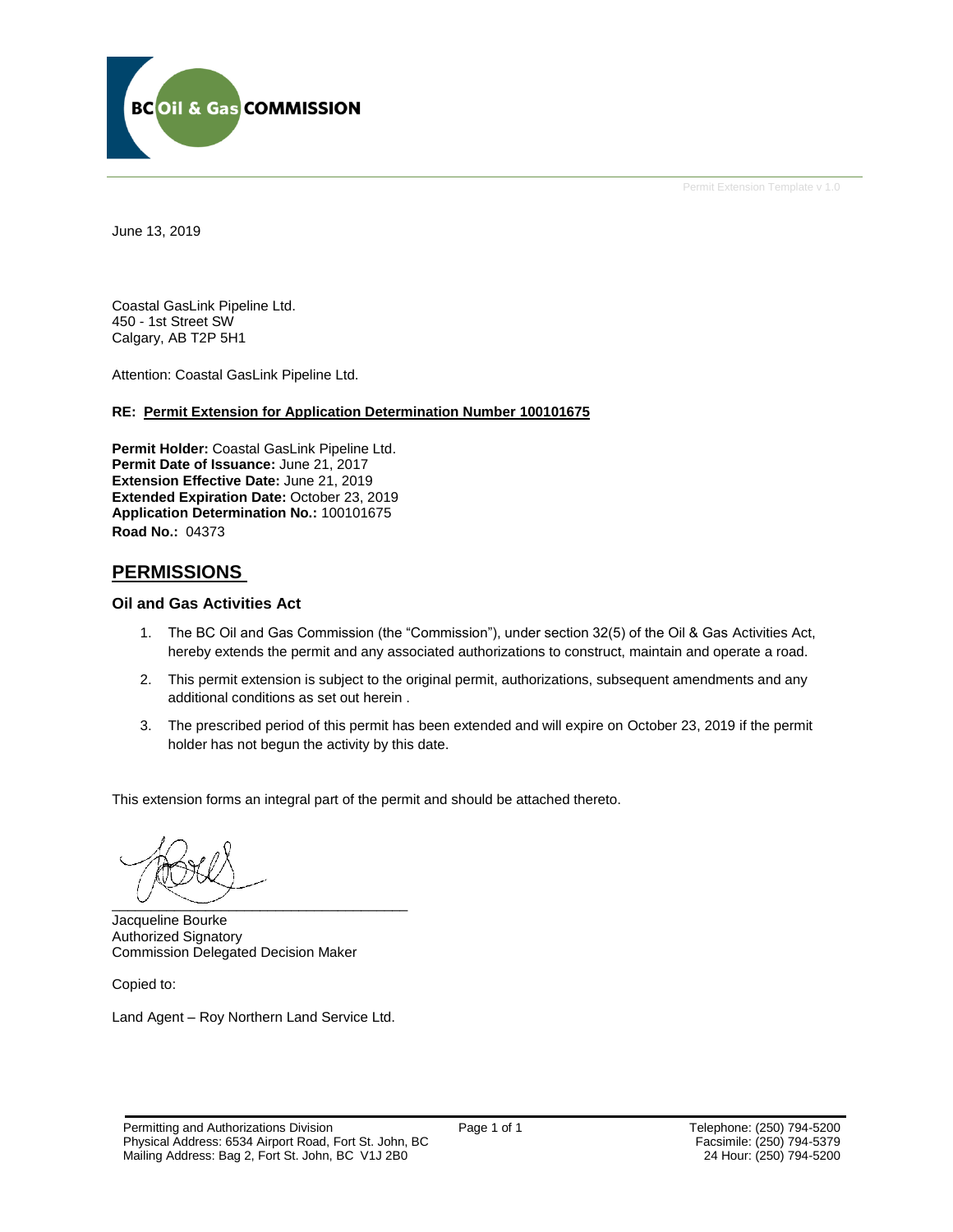

June 21, 2017

OGAA Permit Template v 3.6

Coastal GasLink Pipeline Ltd. 450 - 1st Street SW Calgary, AB T2P 5H1

[Attention:](#page-3-0) Coastal GasLink Pipeline Ltd.

### **RE: Determination of Application Area Number 100101675**

**[Permit Holder:](#page-3-0)** Coastal GasLink Pipeline Ltd. **[Date of Issuance:](#page-3-0)** June 21, 2017 **Effective Date:** June 21, 2017 **[Application Submitted Date:](#page-3-0)** February 24, 2017 **[Application Determination Number](#page-3-0)**: 100101675 **Approved Disturbance Footprint:** 1.25 ha

## **ACTIVITIES APPROVED**

**[Road Number No.:](#page-3-0) 04373 [Segment No.:](https://bi.bcogc.ca/Application%20Processing/Interactive%20Reports/(BIL-041)%20AMS%20Decision%20Summary.aspx) 1** 

# **GENERAL PERMISSIONS, AUTHORIZATIONS and CONDITIONS**

### **PERMISSIONS**

### **Oil and Gas Activities Act**

- <span id="page-3-0"></span>1. The BC Oil and Gas Commission, under section 25 (1) of the *Oil and Gas Activities Act*, hereby permits the Permit Holder referenced above to carry out the following activities subject to the conditions contained herein, any applicable exemptions and authorizations:
	- a) To construct, maintain and operate an oil and gas road as detailed in the Activity Details tables below.
- 2. The permissions and authorizations granted under this permit are limited to the area identified in the spatial data submitted to the Commission in the permit application as identified and dated above; herein after referred to as the 'activity area'.

### **Petroleum and Natural Gas Act**

3. Pursuant to section 138(1) of the *Petroleum and Natural Gas Act,* the Permit Holder is permitted to enter, occupy and use any unoccupied Crown land located within the activity area to carry out the oil and gas activities and related activities permitted, or authorized herein.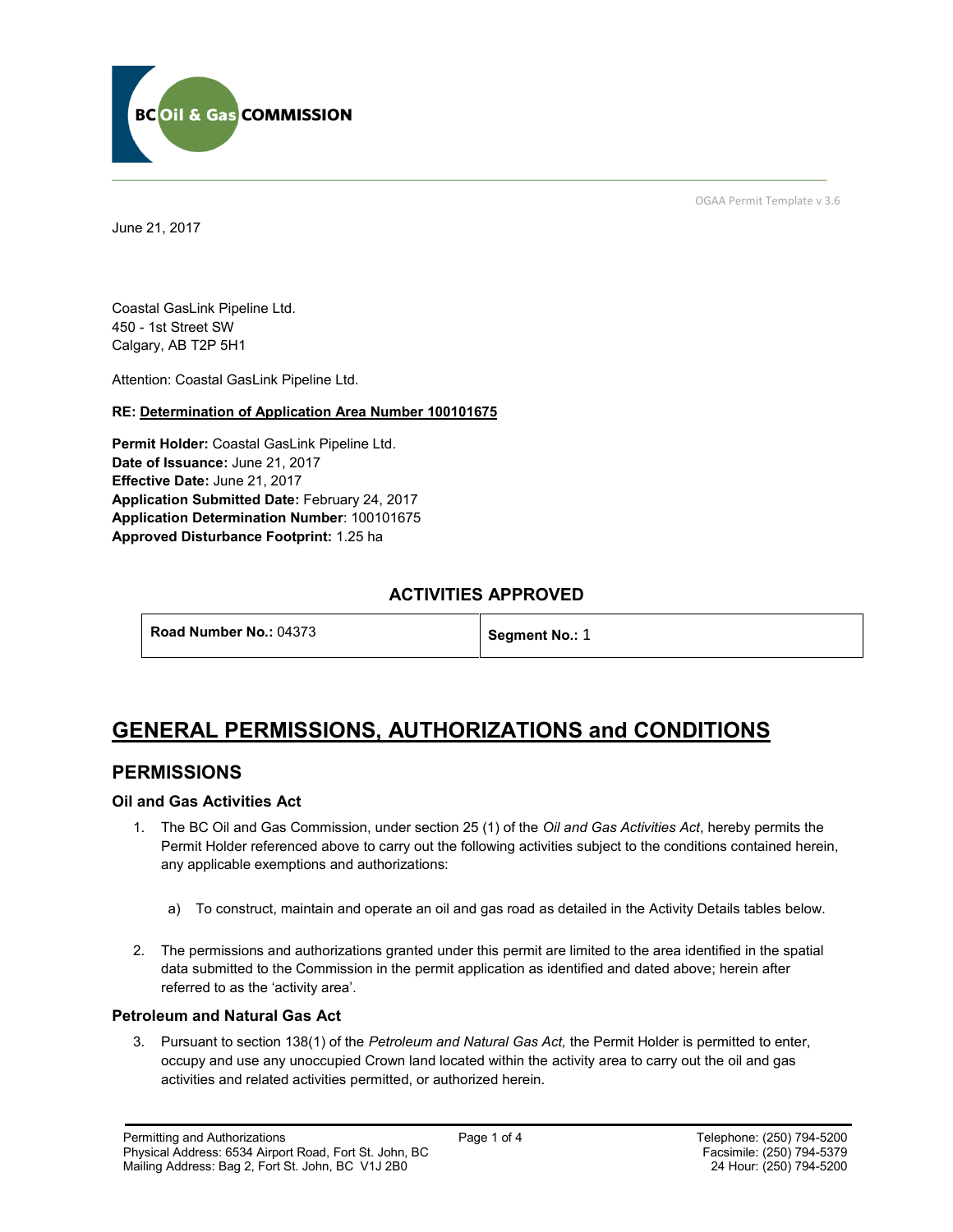Application Determination number: 100101675 **Date Issued: June 21, 2017** Date Issued: June 21, 2017

- a) The permission to occupy and use Crown land does not entitle the Permit Holder to exclusive possession of the area.
- b) The total disturbance within the activity area must not exceed the total approved disturbance footprint as referenced above.

# **AUTHORIZATIONS**

### **Forest Act**

4. The Commission, pursuant to section 47.4 of the Forest Act, hereby authorizes the removal of Crown timber from the activity area under the cutting permits associated with the Master Licence(s) as follows:

> **[Master Licence to Cut No.:](#page-3-0)** M02342 **[Cutting Permit No.:](#page-3-0)** 19 **[Timber Mark No.:](#page-3-0)** MTC101 **[Total New Cut:](#page-3-0)** 0.900ha **[Forest District](https://ams-crd.bcogc.ca/crd/)**: (DVA) Vanderhoof Natural Resource District **Region:** Interior

5. The cutting permits are deemed spent upon the submission of the post-construction plan or upon either the cancellation or expiry of the activities authorized under the permit.

# **CONDITIONS**

### **Notification**

- 6. Within 60 days of the completion of construction activities under this permit, the Permit Holder must submit to the Commission a post-construction plan as a shapefile and PDF plan accurately identifying the location of the total area actually disturbed under this permit. The shapefile and plan must be submitted via eSubmission.
- 7. The permit holder must notify Carrier Sekani Tribal Council a minimum of five (5) days prior to commencement of construction activities.
- 8. The permit holder must notify Nak'azdli First Nation a minimum of five (5) days prior to commencement of construction activities.

### **General**

- 9. The rights granted by this permit in relation to unoccupied Crown land are subject to all subsisting grants to or rights of any person made or acquired under the Coal Act, Forest Act, Land Act, Mineral Tenure Act, Petroleum and Natural Gas Act, Range Act, Water Sustainability Act or Wildlife Act, or any extension or renewal of the same.
- 10. The Permit Holder must not assign, sublicense or permit any person to use or occupy any Crown land within the activity area, other than its employees, contractors or representatives, without the Commission's written consent.
- 11. The Permit Holder must ensure that any Crown land within the activity area is maintained in a condition so as to minimize hazards, including but not limited to hazards associated with storage of materials and equipment.
- 12. The Permit Holder must ensure that any Crown land within the activity area is maintained free of garbage, debris and unused equipment.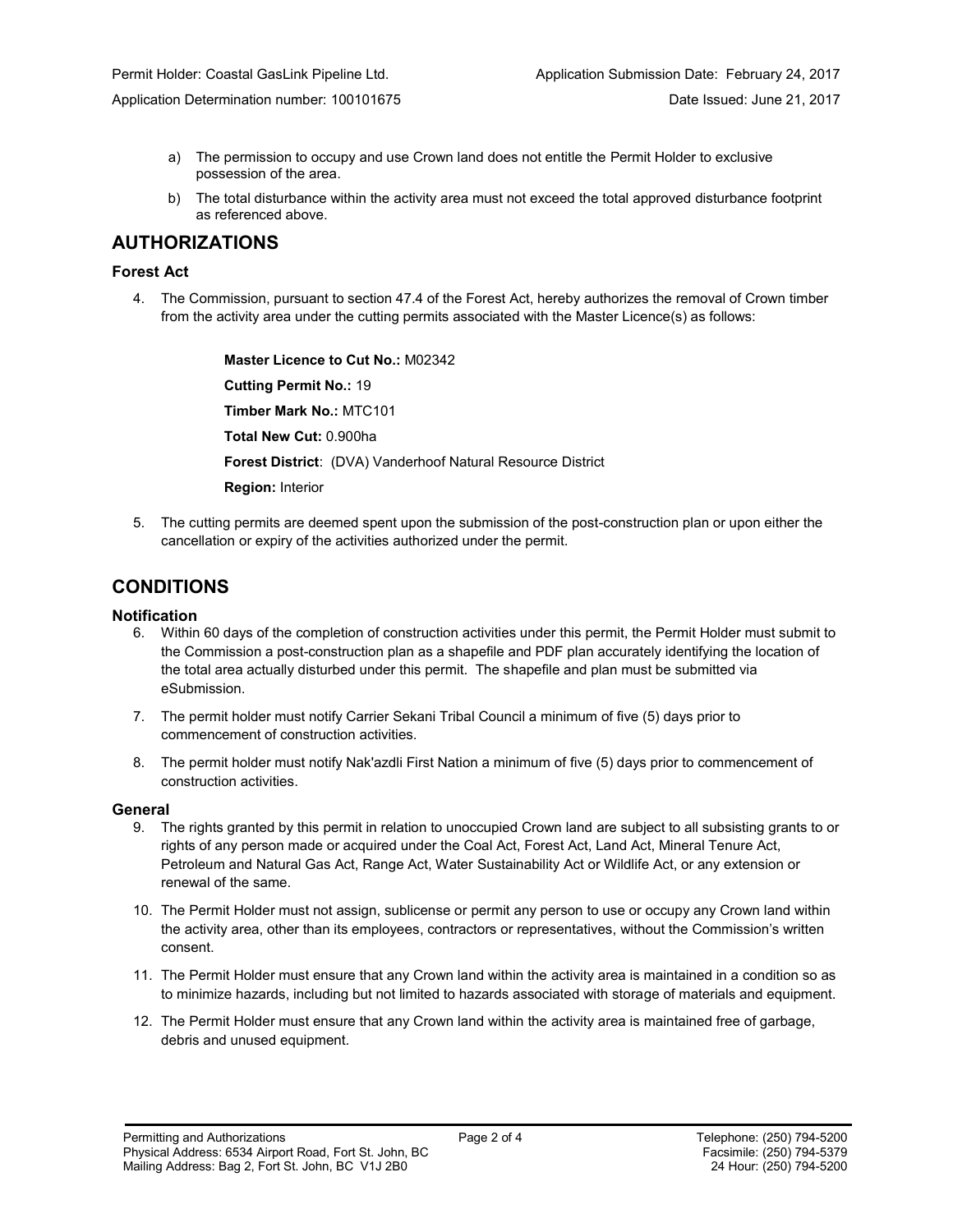### **Environmental**

- 13. Construction activities must not result in rutting, compaction or erosion of soils that cannot be reasonably rehabilitated to similar levels of soil productivity that existed on the operating area prior to the construction activities taking place.
- 14. Any temporary access must be constructed and maintained in a manner that provides for proper surface drainage, prevents pooling on the surface, and maintains slope integrity.
- 15. Prior to construction and operating the permit holder must submit a report, to the satisfaction of the Commission, for the monitoring and maintenance of ground and slope stability on areas where the stability:
	- a) may be affected by clearing or construction of the road; or
	- b) may affect the safe operation of the road.
- 16. The report must be prepared by a qualified professional and must include an assessment of and monitoring plan for any areas where karst or ground subsidence may be located.

#### **Clearing**

- 17. The Permit Holder is permitted to fell any trees located on Crown land within 1.5 tree lengths of the activity area that are considered to be a safety hazard according to Workers Compensation Act regulations and must be felled in order to eliminate the hazard. Trees or portions of these trees that can be accessed from the activity area without causing damage to standing timber may be harvested.
- 18. The holder of the cutting permit must pay to the government, stumpage and any waste billing determined in accordance with the terms of this authorization.
- 19. All harvested Crown Timber must be marked with the cutting permit's associated Timber Mark.
- 20. Stumpage for Cutting Permit No.19 will be calculated in accordance with the Interior Appraisal Manual as amended from time to time.
- 21. Any waste assessments applied under the Master Licence to Cut are subject to the merchantability specifications and monetary waste billing requirements in the Provincial Logging Residue and Waste Manual specific to the region associated with the Cutting Permit authorization.

### **Archaeology**

- 22. An AIA report must be submitted to the Commission as soon as practicable.
- 23. If artifacts, materials or things protected under section 13(2) of the *Heritage Conservation Act* are noted during any phase of ground-disturbing activities, the Permit Holder must:
	- a) immediately cease all work in the vicinity of the artifacts, features, materials or things, and
	- b) as soon as practicable, contact the Commission

unless the Permit Holder holds a permit under section 12 of the *Heritage Conservation Act* in respect of that artifact, material or thing

# **ACTIVITY SPECIFIC DETAILS PERMISSIONS, and CONDITIONS**

### **ROAD**

**Land Area Number:** 100002579 **Road Number:** 04373 **Road Type:** Long-Term - All-Weather

## **ACTIVITY DETAILS**

**Seg No.:** 1 **From: N** 6000388.389 **E** 445931.002 **To**: N 6000826.914 **E** 446141.999